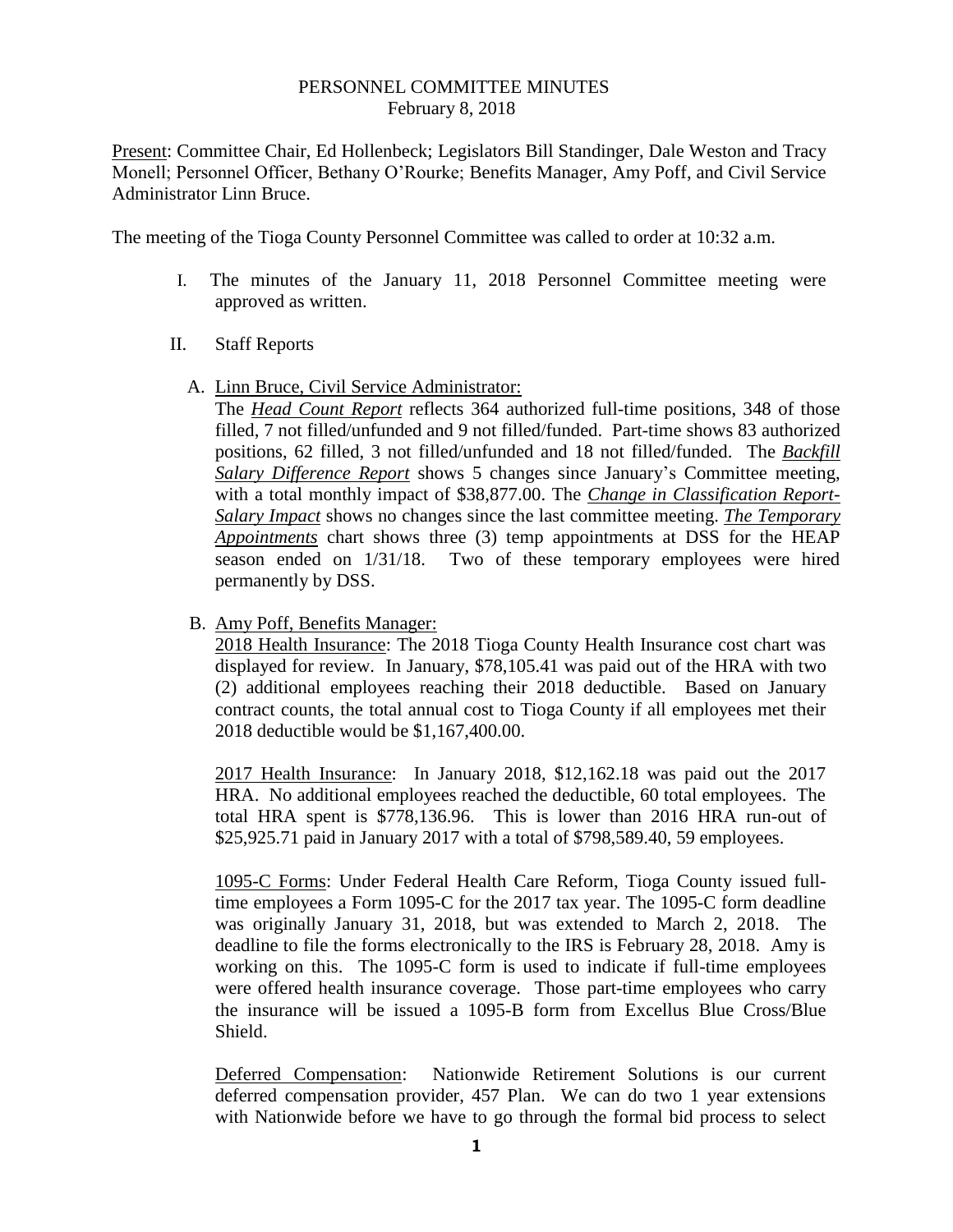the provider. A resolution is being presented today to extend the contract with Nationwide for an additional year, March 8, 2018 through March 8, 2019.

- C. Bethany O'Rourke, Personnel Officer: The budget tracking report as of January 5, 2018 was displayed for review: So far in 2018 we have collected \$340.00 (11.5%) of our projected revenues. We have spent 7.2% of our appropriations.
- III. Old Business: There was no old business to discuss
- IIII. New Business:
	- A. 2017 Annual Report: Bethany submitted the 2017 Annual Report to Maureen.
- V. Resolutions:

A. Amend Employee Handbook: Several Sections of the Employee Handbook need to be amended. This resolution amends:

- Section II - Ethics Rules (formerly policy #26) Section IV. Disclosure of Interest, paragraph C.

- Section IX - Building and Vehicle Procedures c. Assignment and use of County vehicles (formerly Policy #39) amending Section IX Accident Reporting.

- Section IV Personnel Rules a. Positions/Leave Time/Vacancies (formerly policy #1) Section V Leave Time paragraph E was deleted and paragraph C was amended.

B. Abolish Positions (Public Health): The Public Health Director has determined that the level of services performed by the Nurse Practitioner staff is no longer needed. This resolution abolishes two (2) part-time Nurse Practitioner positions (\$27.11 per hour) effective February 14, 2018. Due to the title's competitive classification under civil service, the two employees impacted by the lay-off shall be placed on a preferred eligible list. Public Health's authorized part-time headcount for 2018 shall be reduced from 9 to 7.

C. Salary Adjustment New Full-Time Deputy Sheriff: On February 17, 2018, the Sheriff intends to fill a vacant, budgeted full-time Deputy Sheriff position with Brenda Kemp-Yaeger. Mrs. Kemp-Yaeger has been employed with the Tioga County Sheriff's Office as a full-time Correction Officer since January 2007. The Sheriff received approval from the TCLEA to hire a new, full-time Deputy Sheriff with several years of related law enforcement experience at the 2018, 1 year rate or \$51,852. This resolution authorizes the base salary for Mrs. Kemp-Yaeger be set at \$51,852. Mrs. Kemp-Yaeger shall be credited with 11 years of service for longevity pay according to the provisions of the TCLEA contract.

D. Abolish and Create Classifications (Public Works): After conducting a review of the Materials Recovery Manager classification (NU salary) within the Department of Public Works, the Personnel Officer has determined a need to